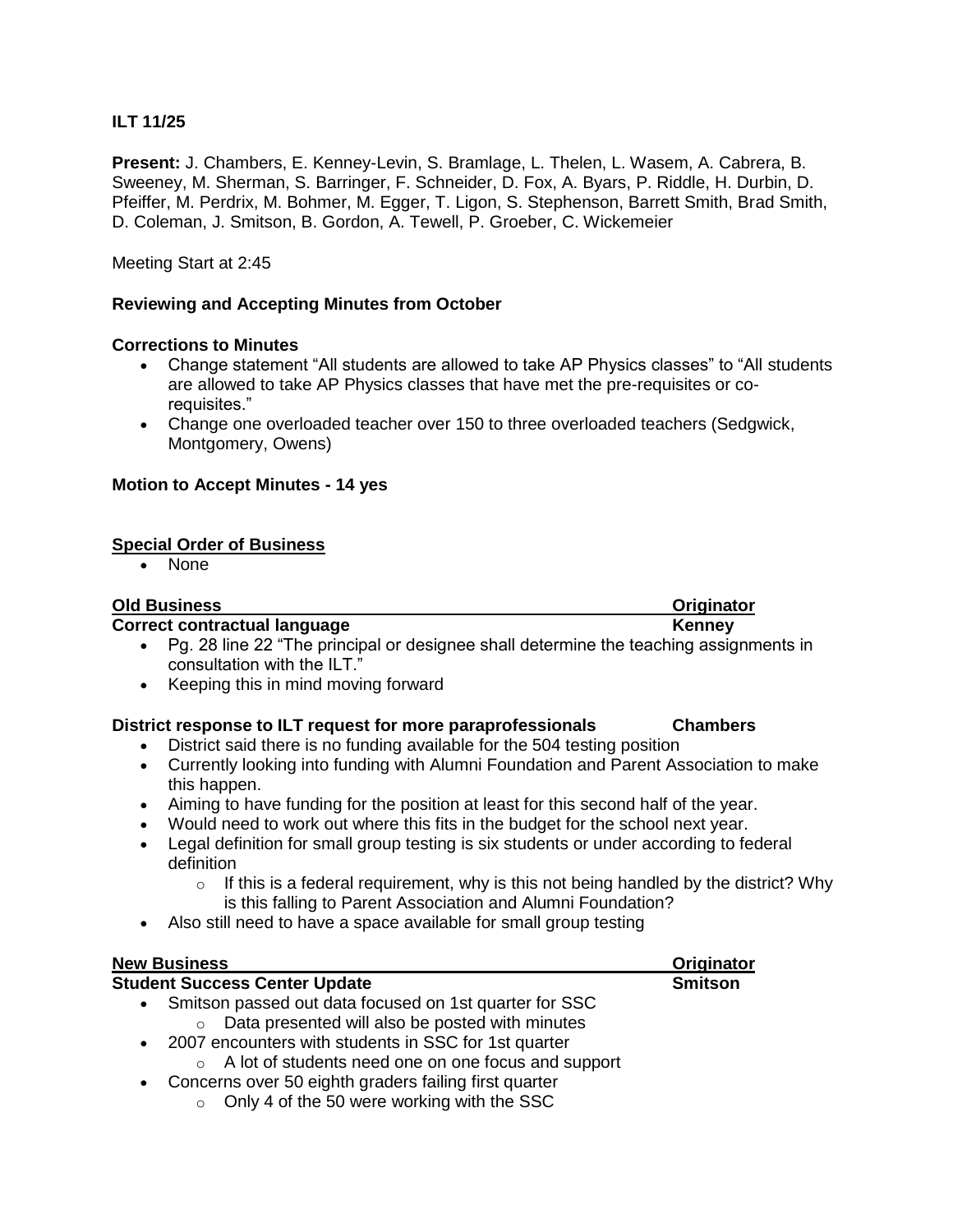- $\circ$  Second quarter is going to expand more to eighth grade support to help
- $\circ$  Smitson will update with supports for eighth graders
- Three full time people and five volunteers
	- o Volunteers come in typically one bell a week
	- o Full time people are CPS employees
- Only 4% of seventh grade students failed first quarter
- Are there students in other grades seeking support?
	- $\circ$  There are a few older students (4 ninth graders and a few older) who are seeking support
	- o Typically identified through referrals
- This school year is the last year for the grant
	- $\circ$  Group that previously offered grant does not seem to be offering it from here on.
	- $\circ$  This was only a two year grant
	- o Could include this in the Equity Ask for the school as it helps students succeed
- Seventh grade teams have seen a lot of benefits from having the SSC
	- $\circ$  Fewer failing students, increased support, and happier and better adjusted students
- Classics wanted clarification on some of the supports:
	- $\circ$  With quizzes may help with clarifying questions or providing space for them to take quizzes in small group
	- $\circ$  Latin tutors work with students and staff will help with clarifying work

# **Enrollment Projections (discussion) Smith/Chambers**

- Projection for next year: 3005 students
	- $\circ$  That is down from 3015
- Current enrollment: 3014
- This primarily impacts staffing
	- $\circ$  Big drop in enrollment means you could lose staffing
	- o Would take a severe drop to get to that threshold
- Goal to eventually have enrollment to 2700
- Eventually Chambers would like to have a cap per grade level, but it is still a discussion given ensuring that grades are not significantly uneven
- Results are back from IOWA 7 and 8
	- $\circ$  Results came back just on Friday afternoon so the data has not been completely analyzed yet
	- o District has said that 140 would count as our minimum score for getting into **Walnut**
	- $\circ$  7th grade 470 students tested and 362 scored a 140 or above (77% of our students)
	- $\circ$  8th grade 515 students tested and 407 scored a 140 or above (79% of our students)
	- o Fewer students passed IOWA at elementary level than expected Partly a result of norming the test and the switch from the Terra Nova
	- o Results and breakdown of items will release soon

## **Latin for incoming 9th graders (discussion) Chambers**

- Requirement would be for ninth graders to take one year of Latin
- Walnut is known as a Classical Education school and Latin is known as a key part of Walnut and gaining a Walnut diploma
- In grades 9-12, 360 students have never taken a Latin class at Walnut
	- $\circ$  9: 75 students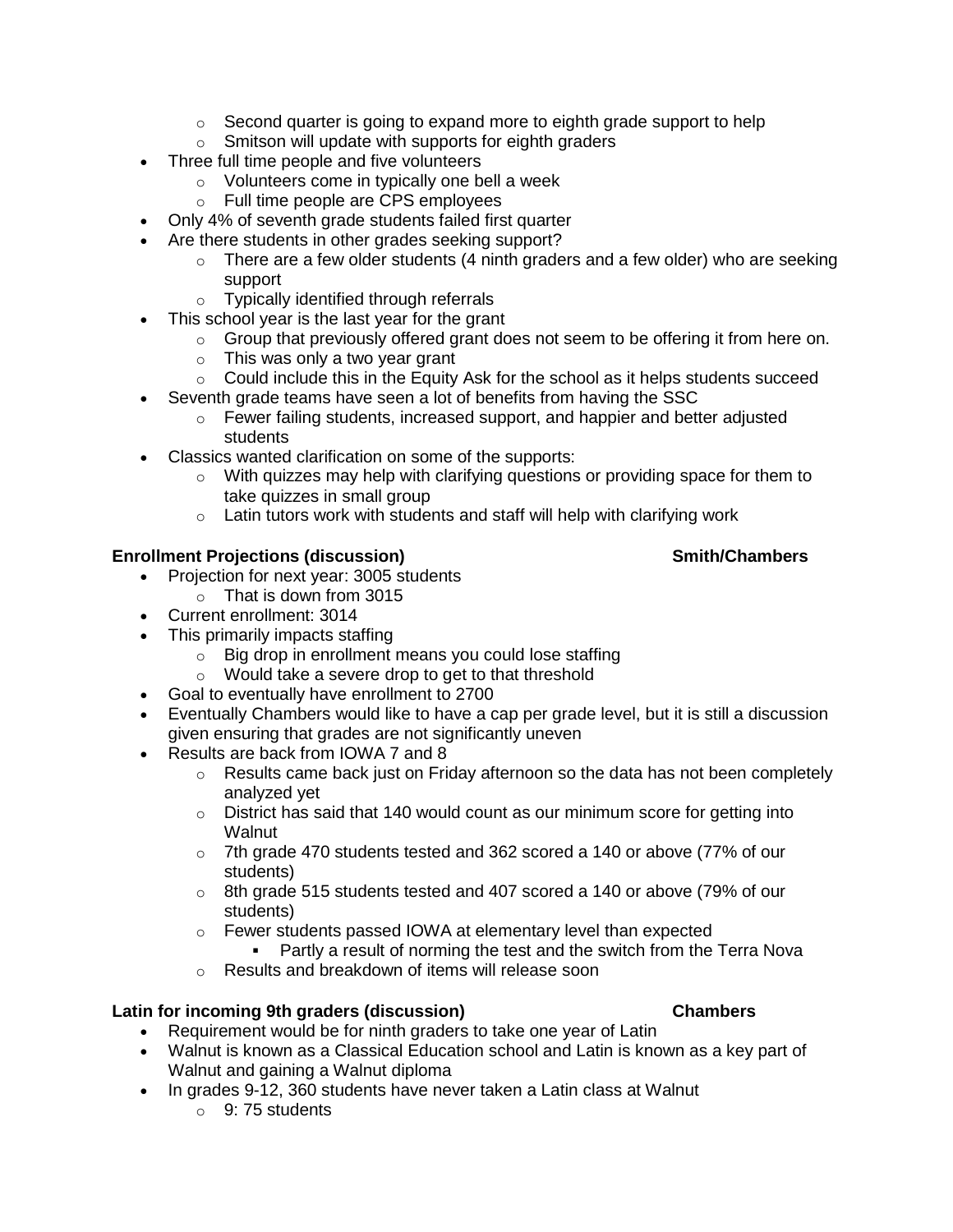- $\circ$  10: 80 students
- o 11: 110 students
- $\circ$  12: 95 students
- Breakdown on average GPA for students that entered Walnut in seventh vs ninth grade not done yet but could be
- "One year requirement for any student entering Walnut after eighth grade"
- This would be for the 2020-2021 school year
- Concerns over growing numbers of students purposely entering Walnut in ninth grade to avoid Latin
	- $\circ$  There are some reports of students trying to use the system to purposely go to another school for 7 and 8 and then go to Walnut to avoid projects at other schools too.
- Requirement at Walnut is to take 2 years consecutively of a language
- Would Classics have to create a new class for high school Latin?
	- $\circ$  Classics says no. Latin 1 is already in alignment with what the district would require for it
- Example used before is that for Algebra is a class students can earn high school credit for but it doesn't impact GPA. Could it work like that?
- Students would still have to complete the two-year requirement for language
- Could it potentially be an encouragement for students to earn high school credit instead of coming in seventh grade?
- How would this impact other departments?
	- $\circ$  What if it didn't count as a language credit but it counted as an elective credit?
- Only 3-4 kids enter school after September and typically due to moving in from out of the country and other extenuating circumstances
- Part of this discussion is coming from wanting students
	- $\circ$  Goal is to have students experience that segment of the Classical education
- To get a high school credit for Modern World Language as a 7th or 8th grader, they need to take the course exam along with seniors
	- $\circ$  Classics said Latin does not have a state-required exam but there is the voluntary national exam
	- $\circ$  7th and 8th graders take Modern World Language national exams along with upperclassmen
	- $\circ$  Counselors suggest that it's another reason that it could be good to count it toward an elective credit so students still need to do the modern world language credit
- Is it still fair to 7th and 8th graders to not earn a high school credit (even as an elective)?
	- o Classics are concerned over if that would impact modern world language
	- o MWL says that they are already impacted
- To clarify: This is not intended to impact MWL negatively
	- $\circ$  Students could take Latin and MWL as an incoming student at the same time if they wanted
- Could Latin 1 and 2 together count as one credit and then 3 is the second?
	- $\circ$  It is currently that way but it is shifting away from that
		- $\circ$  Textbook is probably going to no longer be split
- Still have a lot of issues to iron out. **Discussion will continue**

## **Schedule E Contracts Timeliness (discussion) Sherman**

- District Athletics emailed to push back Schedule E payments to January and it has now been moved to this Friday
- Positions are approved in spring, but contracts are approved in fall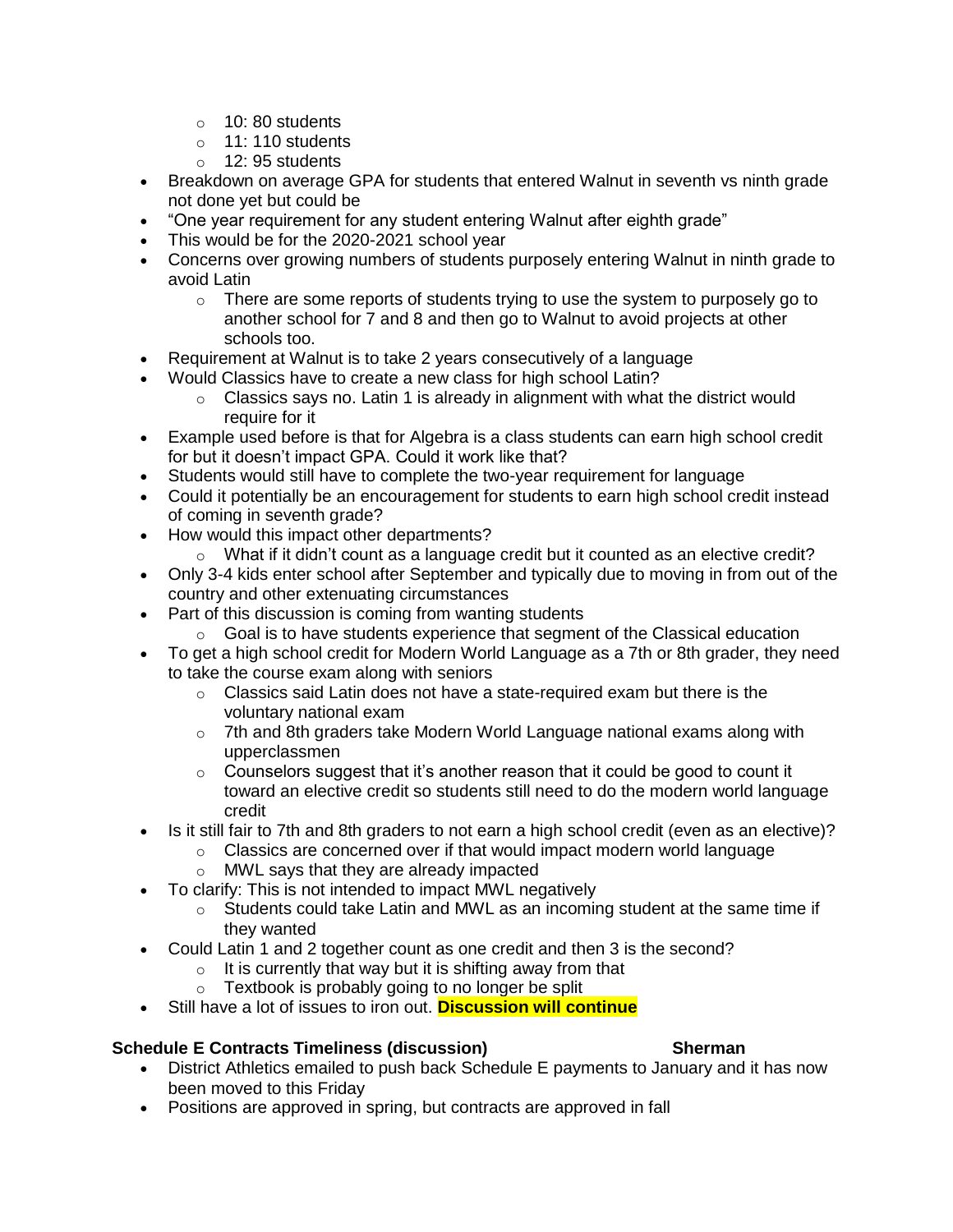- $\circ$  Contracts get signed by staff and admin then it gets sent to the district
- We are currently meeting that deadline for having it sent through
- The Board then just has to approve it, but we don't have control over it
- Schedule E Process and Timeline says that people working over summer should have contracts requested, completed, and submitted to Athletics
	- $\circ$  While yes this worked for football, Marching Band and other activities were not processed according to this
	- $\circ$  Chambers can look into how to ensure the timeline is being met
	- $\circ$  There is also a potential disconnect because sports payroll does not need to be approved through ILT but some of fine arts work does
		- Need to double check on the differences between athletics contracts and other Schedule E contracts
- Maybe at last ILT of the year could review positions that start
- **Postpone discussion for now; Kenney will find out more information**

### **Pep Rally (vote) Noland**

- Both pep rallies need the big gym for pep rallies on December 6th
- We need to decide if we want it Thursday-Friday or both on the same days
- Testing for American government is happening December 5th and we can't interfere with that timing
- Why are we having a pep rally now instead of January?
	- o In January, most junior high sports are already over and we miss our chance to honor them
- If we need to do it on Dec 6th, could we just make them happen at the same time?
	- o We have fewer seventh graders
- Could we do a day on the 6th for Junior High and a day in January for the high school? o There is already a DJ booked for the 6th for high school
- If it was same day, could we do the following:
	- $\circ$  Junior High 1 2 3 4 5 6 Pep Rally 7
	- $\circ$  Senior High 1 2 3 4 5 6 7 Pep Rally
	- o Allows for everyone to teach students, even
- Motion for two day vs one day schedule
	- o **17 votes for one day schedule**
- We now need to decide what that schedule is going to be
- Other proposal:
	- $\circ$  Junior high go to pep rally during 5th bell and Senior high go during 7th
	- o Yes, they would miss
- **Motion to approve a normal schedule day with junior high pep rally during sixth bell and senior high pep rally seventh bell on December 6th**
	- o No 4 Yes 11 Abstain 3
	- o **Proposal Passes**

## **Jr. High Health (vote) Durbin**

- Proposal is to have Junior High Health, which is already an approved course, as a requirement for 7th and 8th grade
	- $\circ$  8th graders can no longer receive high school credit for this class because they are too young to do CPR training, which is a state requirement
		- Around 250 students who were eighth graders in senior high health had to get pulled
		- Found out mid summer that it was not compliant for students to get high school credit as 8th graders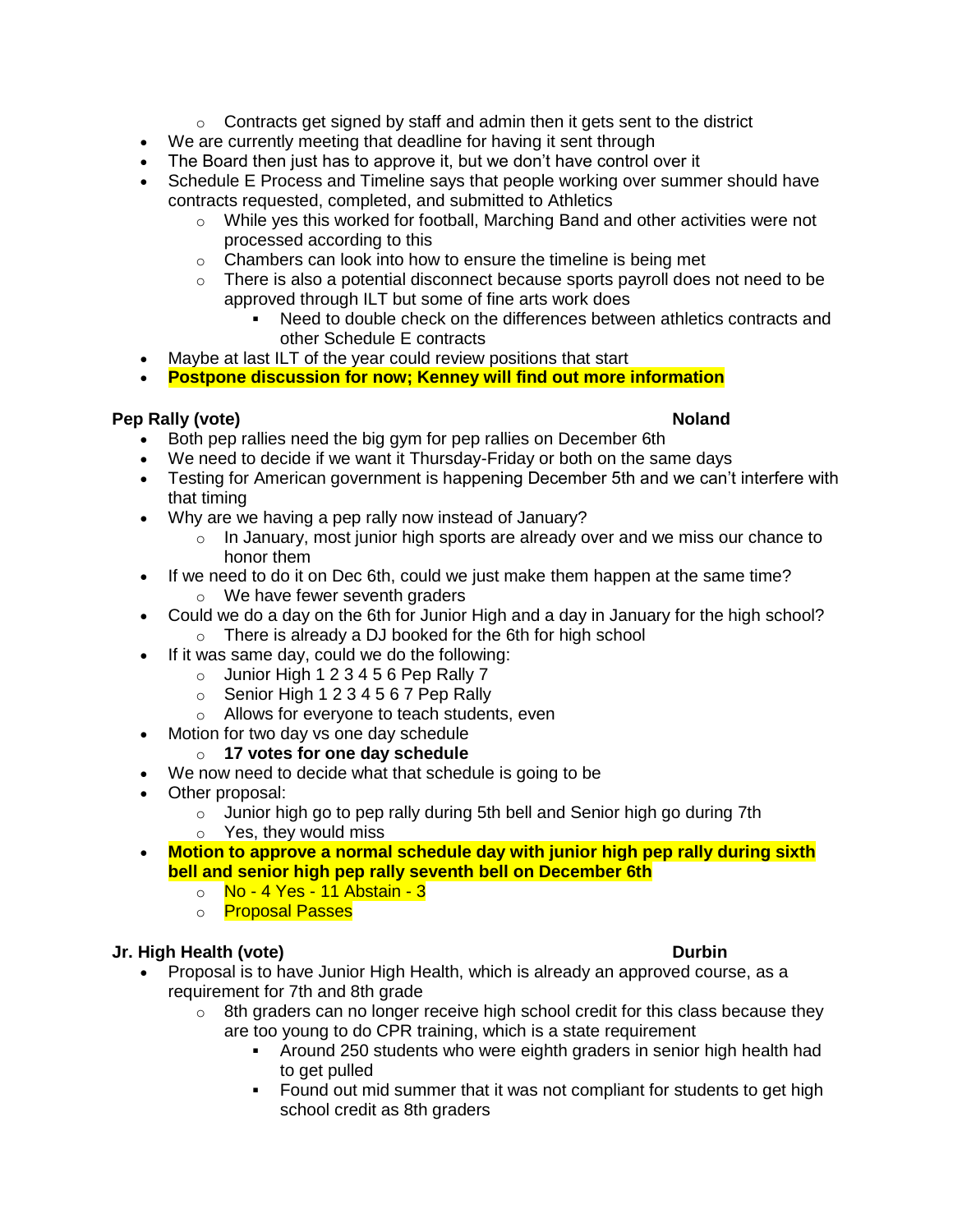- $\circ$  Students would receive instruction on key topics such as alcohol and drug use, mental health, etc that they otherwise would not get
- $\circ$  Eighth graders currently don't have to take PE as an eighth grader so there could be space to do it
- Junior High Health is an ILT approved course already
	- $\circ$  It is currently an elective and is not a requirement for anything
- Concerns raised over students not being able to have study halls or numbers changing with another requirement
- Prediction that there is not a big change from Morgan who used to teach it
- How would this affect students taking their electives?
	- $\circ$  It would impact if they have a study hall both semesters or at all or not
- Why a requirement vs an elective?
	- $\circ$  These are key topics that students need to have and will use throughout their whole life
- Concerns raised over if parents would be able to have buy in on if their students take the class
- Concerns raised over adding FTEs to health and PE department
- If students fail the class, do they have to retake it?
	- o In Fine Arts, they do need to take another course to pass
	- o It would be
- **Motion for students to be required to take junior high health for one semester in their seventh or eighth grade year**
	- o Yes 6; No 8; Abstain 3
	- o **Motion Failed**
	- o Junior High Health will still be offered as an elective next year

# **Exeter (vote) Schneider**

- Proposal to take one of the Algebra classes and make it into an Exeter Algebra 1 class to pilot for next year
- Phillips Exeter Academy
	- $\circ$  System is focused on problem-solving vs memorizing and drilling formulas
	- o System is used from Algebra 1 through Multivariable Calculus
- Several math teachers are planning to do PD in the system and learn the Phillips Exeter Academy system
- No new FTEs would be needed for this
- This would require counselor help to reach out to parents and find students to take this course
- If Walnut is about rising to the highest, we should be able to try out new methods and create a space for students to experiment and learn
- Counselors and admin concern over when this would be
	- $\circ$  Counselors would be opposed to handpicking students and creating a class for it
	- $\circ$  Fourth bell could work to place the class because the honors blocks are 1-3 and 5-7 and it would be out of the way of the teams
	- $\circ$  Counselors suggest that teachers can get the training and use it in their classroom
- Concerns over if parents don't have buy in or a choice, how would they react
- Counselors concern over
- Math is looking for counselor help to get parent buy in and help select students o This would not be a
- **Item will go back to math teachers to discuss**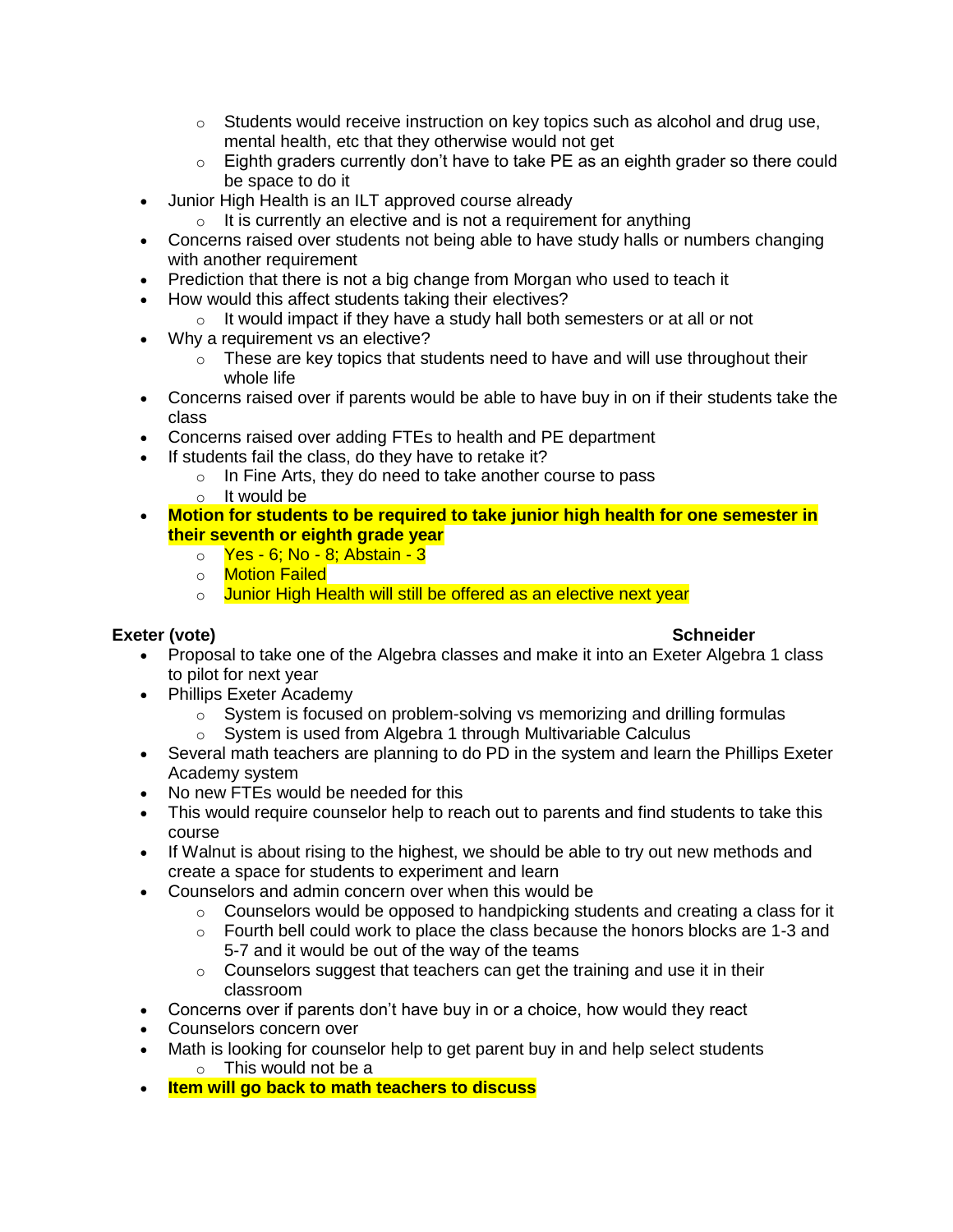# **Ping Pong Request (vote) D. Lewis**

- Lewis runs Ping Pong Club and initially was not approved as a Schedule E member and is asking to be paid
- There is money left over from district
	- $\circ$  He was listed in the amended list and will be paid
- **No vote needed**

# **Double Bell .5 AP request (vote) Pfeiffer**

- Kenney recommends that this is brought back to teams and departments for feedback
- Double bell sciences are classes with
	- $\circ$  Can be nested with science classes, study hall, or classes that meet every day but they can do every other day at approval of teachers
	- o Past class options have included:
- In the past, students have received a full academic credit but have only been there half the time
	- o Suggestion that students can get a half credit
	- $\circ$  This never went through ILT; unclear how this was happening
- Could this open the possibility of any class being attended half time?
- Within our system, we cannot give a half credit for an AP class
- Student rep brought up that it is still the full experience but you are not there full time
- Could there just be an independent study created for any course that would be willing to do this?
	- $\circ$  Counselors concern over issue that this could double the master schedule
- Tends to affect the small numbers of students and small numbers of teachers that have complex science schedules
- Goals for a number of students were that they wanted to boost GPA, according to counselors
- Concern over equity because it is only available for students that are taking an AP science course
- Classics asked if students are doing all the work, why not give them credit?
- How does this tie in to the mental health discussion as well?
	- $\circ$  A number of students are signing up for a number of AP courses and then turning
- Chambers says there is no policy that says this is actually acceptable practice.
	- $\circ$  Before we vote on this, we need to decide if this is a practice we want and one we want to continue
	- o We also need to understand there is no partial credit. It is all or nothing.
- Could students do this without the enrollment in the actual course?
	- $\circ$  This would mean auditing the class which does not count toward teacher overload and could pack the class to standing room only

o

- In past admin approved the nesting
	- o Students would have to go to counselors and explain nesting
	- o Credit would be added in later at the end of the year
- Students are aware that this has been done
- This proposal mostly affects students who are taking at least one double bell science but it is not nested with both.
- **Motion proposed to take this back to departments**
	- o **Yes - 10**
	- o **Motion passes**